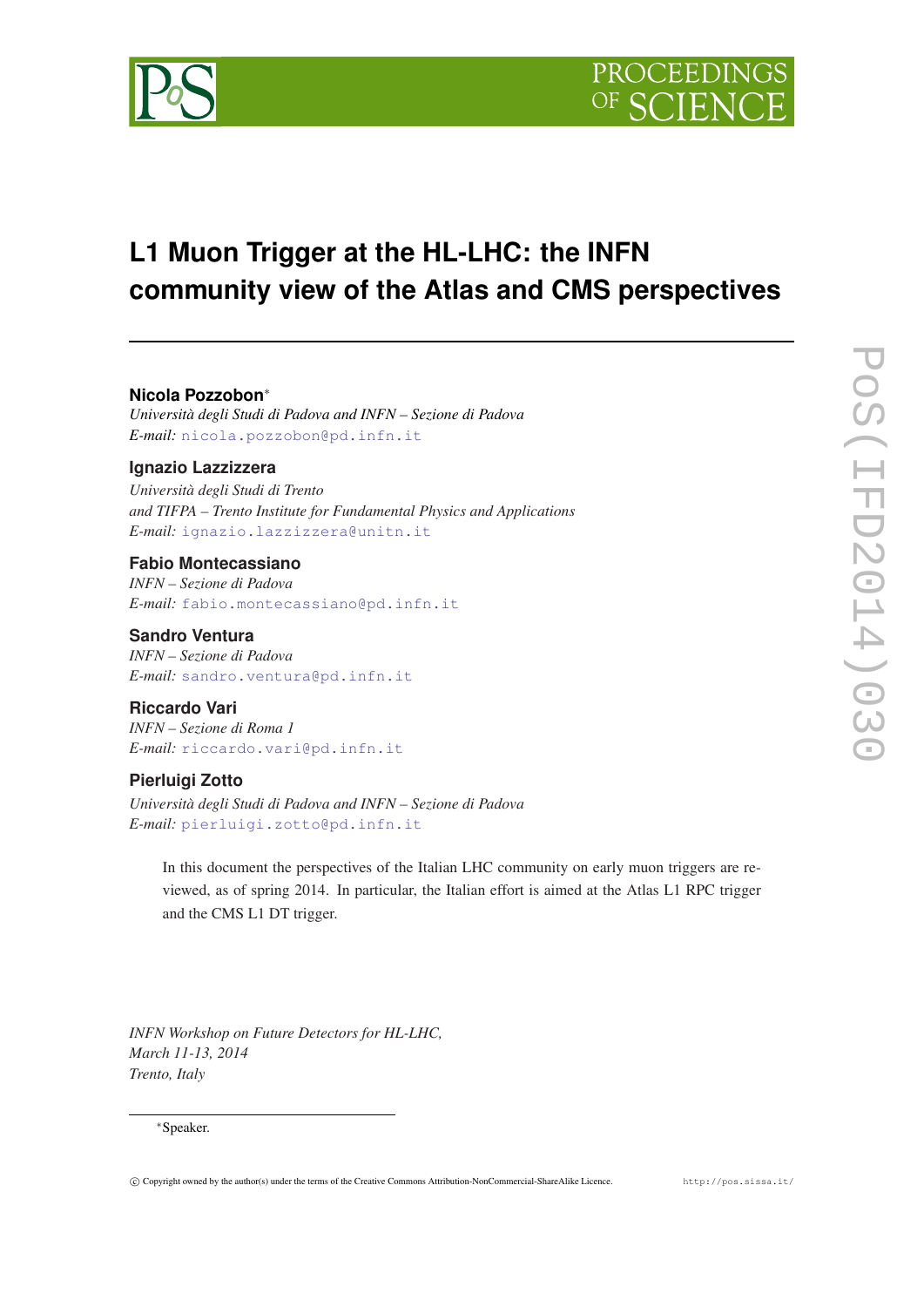## 1. Introduction

The current perspectives of frontier particle phyisics with high-energy colliders are still an open issue, despite the observation of a new boson of mass  $m \approx 126 \text{ GeV}$  at the CERN Large Hadron Collider with data collected from proton-proton collisions at  $\sqrt{s} = 7$  and 8 TeV by the Atlas and CMS collaborations [\[1,](#page-5-0) [2\]](#page-5-0). While measurements are still ongoing in order to determine if such boson is the Higgs boson of the Standard Model, the analysis of the forthcoming collisions at 13 and 14 TeV is awaited in order to clarify future subjects of study and shape the tools needed to carry them on. With such a blurry picture of what is coming next from questioning Nature, we are aware that any upgrade of the LHC experiments must maintain the acceptance on electroweak processes that can lead to a detailed study of the properties of the candidate Higgs boson, as understanding its nature is of paramount importance. The acceptance of the key leptonic, photonic and hadronic trigger objects should be kept such that the overall physics acceptance, in particular for low-mass scale processes, can be the same as the one the experiments featured in 2012 [\[3,](#page-5-0) [4\]](#page-5-0).

The design of the LHC experiments dates back to the Nineties. The goals for the instrumentation, the environment they must work in, and the available technologies have really changed, and will certainly change also in the next decade, before any HL-LHC upgrade becomes operational. In particular, the detectors and the trigger are requested to be functional and efficient while facing higher and higher radiation damage, disentangling hundreds of superimposed events from extremely high luminosity, and undergoing aging and wear. The systems in use, as they are designed and built in their current shape, will be severely limiting the trigger performance at high rates, therefore an upgrade is necessary. Upgrading the Atlas and CMS trigger systems will involve refurbishing some parts of the detector, redesigning and replacing other elements, and adding new functions to some specific sub-detectors [\[5,](#page-5-0) [6,](#page-5-0) [7](#page-6-0)].

In such a scenario, a new approach to early trigger implementation is needed. In the last two decades consumer electronics and telecommunications have taken over the scientific community about microelectronics design and production and data transmission technologies. In the past, the triggers of particle physics experiments were mainly designed around custom and expensive ASICs. Nowadays it is more convenient to survey the market for the right product in order to get extreme performance at contained cost. As current requests foresee *intelligent* and flexible readouts, the typical early trigger for the HL-LHC can be represented by a farm of large-area FPGAs. In such a configuration, the *intelligent* part of the readout will be put off-detector, most likely into service caverns, enhancing the flexibility and re-programmability of the whole system. Moreover, with a flexible and powerful early trigger, multiple and more refined algorithms could be implemented, so that a larger number of trigger objects can be handled than ever done so far.

One of the major steps to be taken it the so-called "track trigger" (or "tracking trigger"), i.e. the exploitation of high-granularity tracking sub-detectors, such as the CMS Silicon Tracker and the Atlas Inner Detector, in taking the early trigger decision. Their inclusion into the trigger chain can be crucial in providing confirmation of triggers in other subsystems, improving the resolution of the on-line momentum measurement, finding primary vertices at early trigger level, and building complex trigger from all of these. Higher granularity will turn into a benefit for resolution and isolation, while lower threshold and complex triggers will be made affordable by higher trigger rates and latencies for decision taking [\[8,](#page-6-0) [9\]](#page-6-0).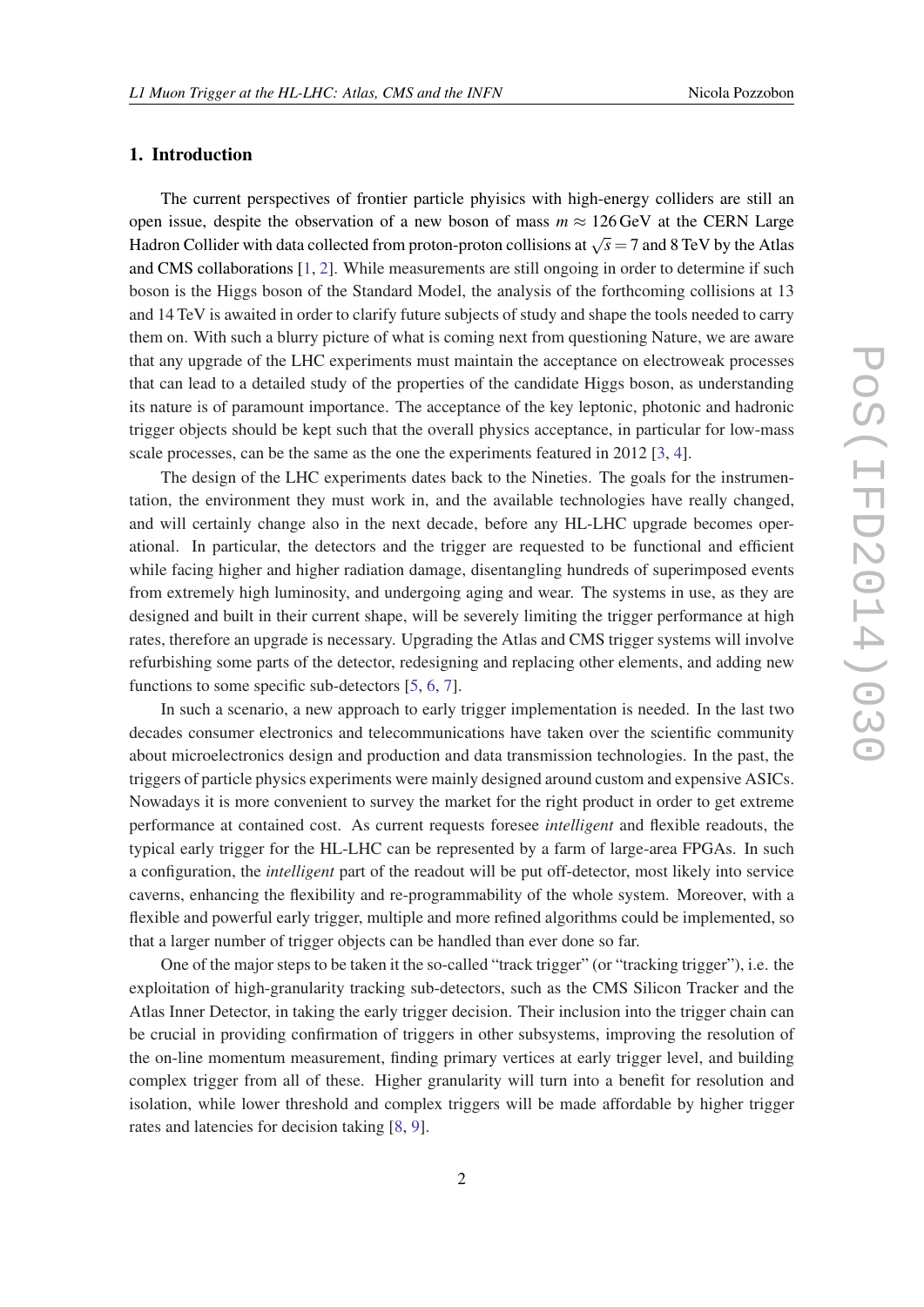



Figure 1: Block diagram of a possible implementation of Atlas early trigger. Muon trigger can be combined with a Region-of-Interest-based track trigger after L0 accept.

This contribution is focussed on the INFN interests about L1 muon trigger, in particular the Atlas RPC trigger and the CMS DT trigger.

#### 2. Current perspectives for the Atlas early RPC trigger

The Atlas community is planning to introduce a new layer in the early trigger. The current L1 layer is becoming a L0 layer, and will be followed by an additional layer including a Region-of-Interest-based (RoI-based) track trigger to confirm muon candidates from the L0 RPC triggers, as shown in figure 1 [\[10](#page-6-0)]. The possibility of using also MDT for muon trigger at L1 is currently under evaluation. Both the RoI-based track trigger and the MDT trigger, if any, need higher latencies than the current ones. L0 is expected to provide an output rate of 500 kHz with a 6  $\mu$ s latency, while the L1 is expected to provide an output rate of 200 kHz after additional 14  $\mu$ s.

In particular, the RPC front-end cabling will not be replaced, while the data coming from it will be collected by a new Data Collector Transmitter box (DCT). The new DCT box will embed some simple logic, providing timing information with an expected resolution of 3 ns, a time-overthreshold to improve spatial resolution and sharpen the trigger turn-on, one radiation hard optical link [\[15\]](#page-6-0) for both trigger and readout (hence the main limit being the bandwidth of optical fibre), as well as masking of noisy channels and recovery from SEU.

The RoI-based muon trigger algorithm will be mostly implemented in off-detector Sector logic. It will increase the coverage through different algorithms and, maybe, exploiting a new layer of RPC's, being designed to add also muon charge information and feature at least 6 different flexible and fully-programmable thresholds.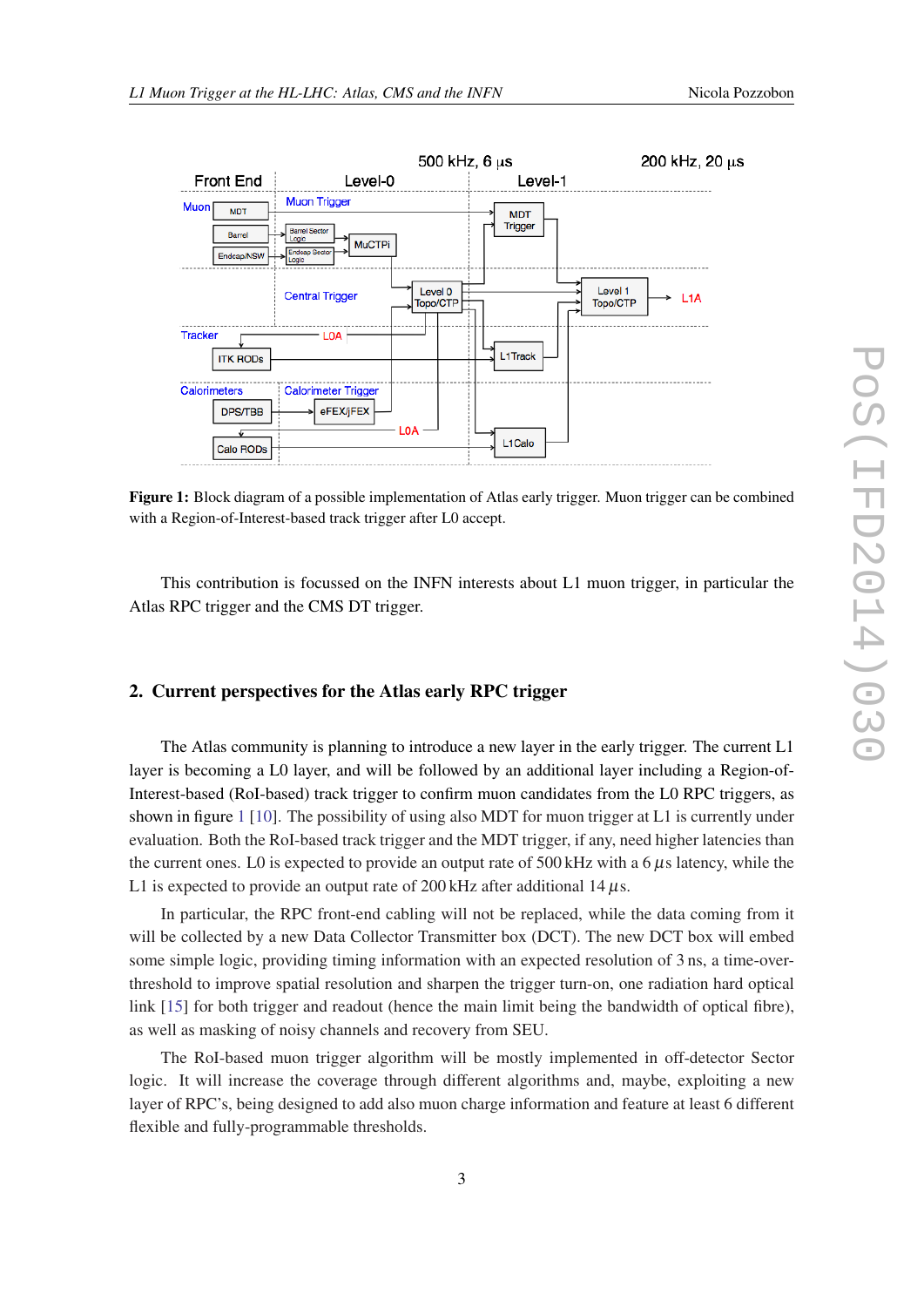



Figure 2: Block diagram of a possible implementation of CMS early trigger. Muon trigger can be combined with a track trigger that runs in parallel as an independent sub-system contributing to the final L1 decision with information on a global scale.

### 3. Current perspectives for the CMS L1 DT trigger

The CMS muon trigger is undergoing a wider upgrade, starting from the readout and local trigger. A new track finding layer is being designed to be shared among all muon subsystems. Track trigger will be embedded in the L1 as an independent trigger that is combined with standalone muon triggers in a dedicated layer in order to improve the resolution of L1 muon candidates [\[8,](#page-6-0) [11\]](#page-6-0).

#### Mini-crate replacement

Re-locating the DT readout and trigger electronics, currently hosted in on-detector mini-crates, should be done without compromising the quality of the output information. One can roughly evaluate if is is possible to move the functions of a whole mini-crate into a single FPGA-based board by counting the number of gates needed to implement the current local trigger in ASICs. This number can be compared with the specifications of state-of-the-art FPGAs, which are likely to be widely available, consolidated and affordable technology at the start of the HL-LHC.

One mini-crate hosts many kind of electronic boards for the trigger, the read out and the slow control of the Drift tube chamber. Among them up to 7 boards are Trigger boards, each of whom includes 32 BTIs, 4 TRACOs and one Trigger Server [\[12](#page-6-0), [13](#page-6-0), [14](#page-6-0)]. These can be summed up to about 20 millions of gates, including a 20% safety margin. Better estimates will need an implementation of the mini-crate in a real target FPGA. This estimate does not take into account that new DT readout will provide the L1 with all DT data, so that a larger number of bits needs to be handled. Also, higher combinatorics due to pile-up and implementation of the track finding layer are not taken into account in this estimate. Nevertheless, one can take as an example the products offered by Xilinx, which claims 20 millions of gates vor the Virtex 7 family in 208 nm (7V200T) and up to 50 millions for the Virtex UltraScale family in 20 nm (VU440 3D IC) [\[16](#page-6-0), [17](#page-6-0)]. Assuming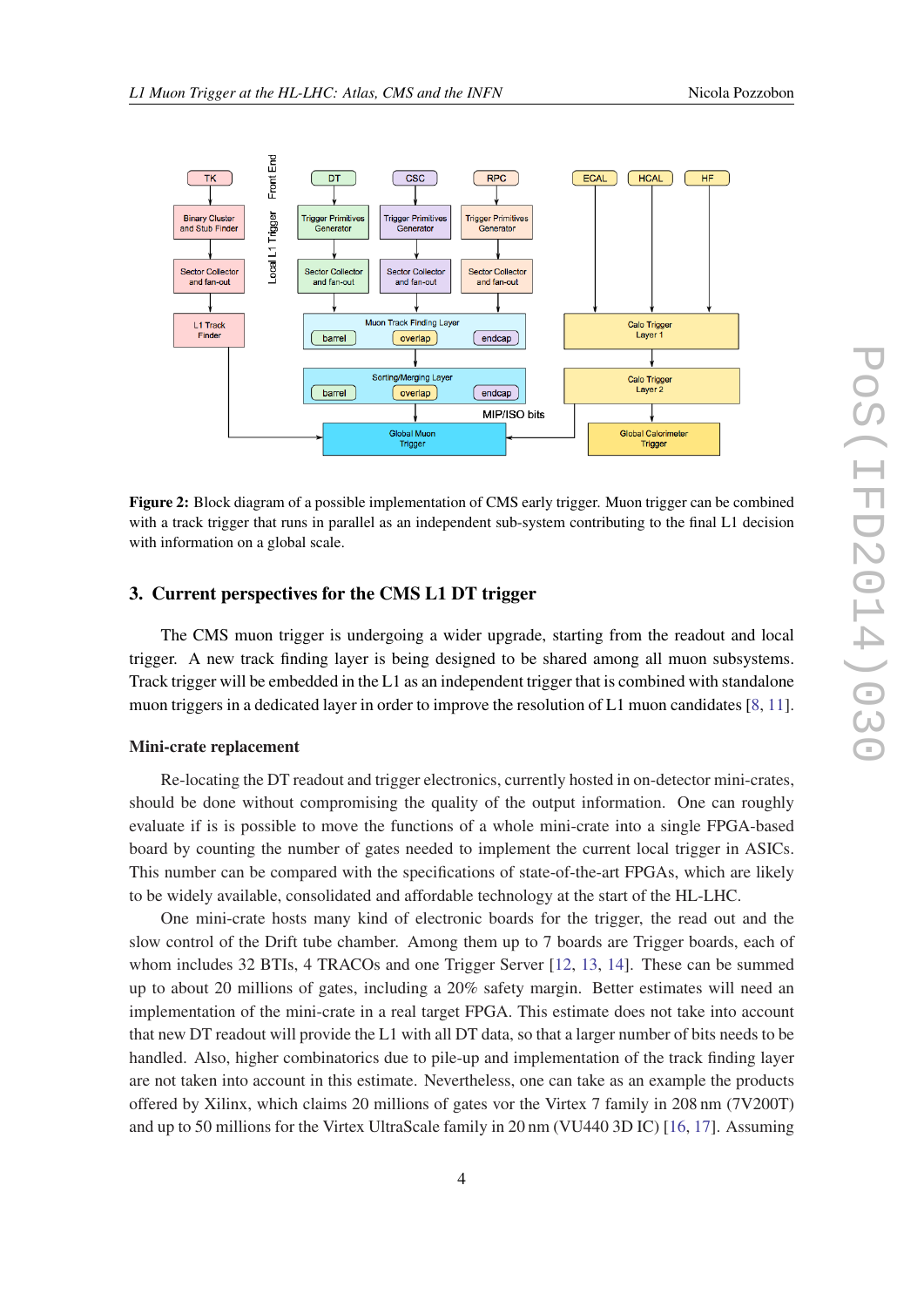that the number of gates in one state-of-the-art FPGA in 2020 will scale by a factor 4, 1 FPGA will likely be capable of including the equivalent of 4 mini-crates as of 2012, which correspond to one sector. As the CMS DT system is composed by 5 wheels, each divided into 12 sectors, a number of 60 FPGA boards is expected for the whole system, that can be hosted in less 5  $\mu$ TCA crates [[18\]](#page-6-0).

## 4. Silicon tracker for the L1 muon trigger: a case for CMS

A test algorithm has been studied at CMS to improve muon candidates with track trigger using current DT trigger primitives as seeds to be matched with tracks found at L1. This algorithm is based on a full parameterisation of track extrapolation including low-quality muon  $p_T$  and dependence on  $\phi$  and  $\theta$  [[19\]](#page-6-0). Some of the outcomes can be taken as independent on the specific case:

- $\bullet$  the muon  $p_T$  assignment is better when using the tracker, as muon detectors overestimate it, although low- $p_T$  misassignment is still possible from badly built seeds in the DT;
- combined candidates feature sharper turn-on curves and less contamination from muons below threshold because of the better *p<sup>T</sup>* resolution;
- a rate reduction of at least a factor 5 at 20 GeV threshold is expected in comparison to the current DT Track Finder;
- as the momentum resolution measured with the tracker is much better than the one measured with DTs, full data from muon detectors in future triggers (i.e. TDC for CMS DT) shall be used to improve the association of muon candidates to tracks found at L1.

The expected efficiencies and rates of a combined muon-tracker trigger have already been shown at the 2014 ECFA HL-LHC Experiments Workshop, as in figure [3.](#page-5-0)

#### 5. Concluding remarks

The two communities are working on future muon triggers under common assumptions: higher trigger rate and decision latency. Although the the INFN community involvement is different with the two experiments Atlas (RPC L0 trigger) and CMS (DT L1 trigger), there is a chance to share expertise in qualification of the components and data transmission: both the experiments are going to use fast radiation hard optical links based on the CERN GBT technology. On the other side, the trigger strategies cannot be decoupled from the detectors themselves. The two experiments will require different specifications for the use of such general devices: different trade-off figures must be understood. The implementation of early trigger stages in the service cavern, off-detector, is a goal that can be met with current state-of-the-art commercially available FPGAs. The use of track trigger will require the muon triggers to be precise in matching with tracks, rather than measuring muon  $p_T$ . Nevertheless, the path towards the HL-LHC is still long, and there is plenty of room for new algorithms and clever ideas.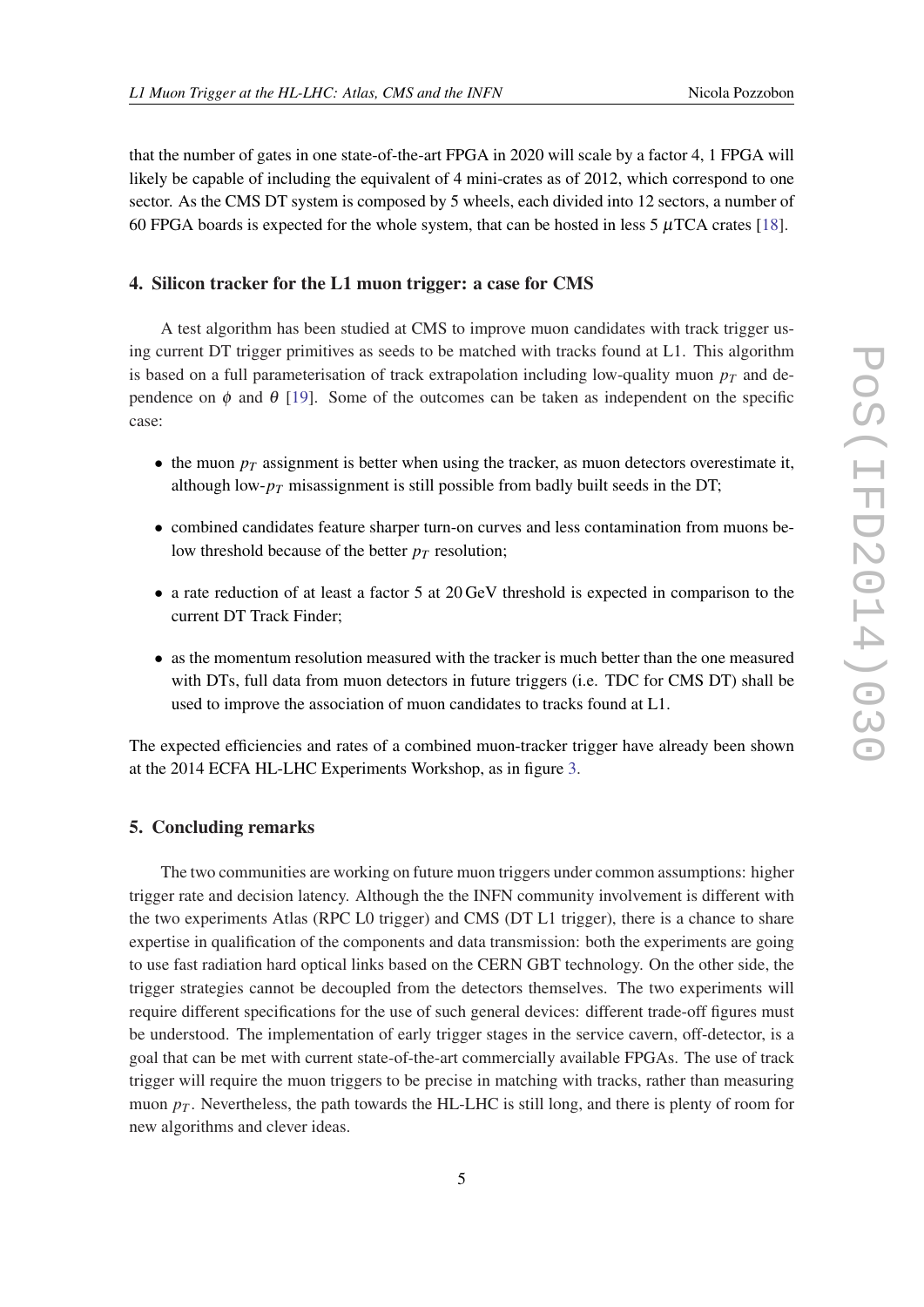<span id="page-5-0"></span>

 $F_{\text{eff}}$  figure 6.4: Topics for a single muon trigger with 20 GeV threshold as a function of  $\alpha$ Figure 3: Top: Efficiencies for a single muon trigger with 20 GeV threshold as a function of the generated transverse momentum of the muon, for stand-alone L1 muons (red symbols) and for muons that are matched shown. Bottom: Rates of single muon triggers as a function of the *p*<sup>T</sup> threshold. For triggers to L1 tracks (black symbols). Bottom: Rates of single muon triggers as a function of the  $p_T$  threshold.

## References

- [1] THE ATLAS COLLABORATION, *Observation of a new particle in the search for the Standard Model Higgs boson with the ATLAS detector at the LHC*, *[Phys. Lett. B](http://dx.doi.org/10.1016/j.physletb.2012.08.020)* 716 (2012) 1.
- [2] THE CMS COLLABORATION, *Observation of a new boson at a mass of 125 GeV with the CMS experiment at the LHC*, *[Phys. Lett. B](http://dx.doi.org/10.1016/j.physletb.2012.08.021)* 716 (2012) 30.
- [3] THE CMS COLLABORATION, *CMS Technical Design Report for the Level-1 Trigger Upgrade*, [CERN-LHCC-2013-011, CMS-TDR-12 \(2013\).](https://cds.cern.ch/record/1556311)
- [4] THE ATLAS COLLABORATION, *Physics at a High-Luminosity LHC with ATLAS*, [ATL-PHYS-PUB-2012-004 \(2012\).](https://cdsweb.cern.ch/record/1484890)
- [5] THE ATLAS COLLABORATION, *Letter of Intent for the Phase-II Upgrade of the ATLAS Experiment*, [CERN-LHCC-2012-022, LHCC-I-023 \(2012\).](https://cdsweb.cern.ch/record/1502664)
- [6] THE CMS COLLABORATION, *CMS Expression of Interest in the SLHC*, [CERN-LHCC-2007-014,](https://cds.cern.ch/record/1020206) [LHCC-G-131 \(2007\).](https://cds.cern.ch/record/1020206)